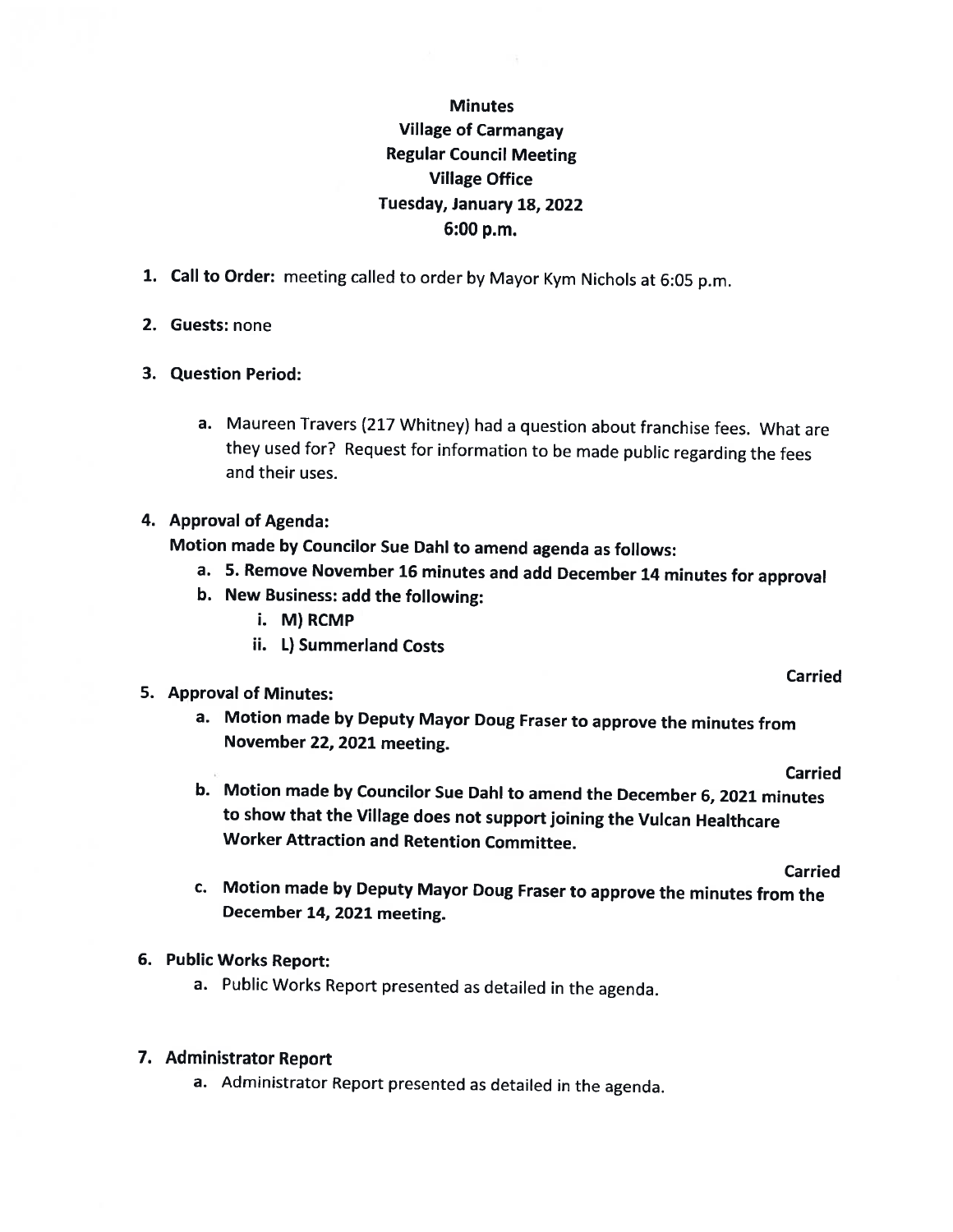Motion made by Councilor Sue DahI to accept the Public Works and Administrator reports as presented.

Carried

8. Correspondence:

None

- 9. Financial Reports:
	- a. Financial Reports presented as detailed in the agenda package. Motion made by Deputy Mayor Doug Fraser to approve the Financial report as presented.

**Carried** 

#### 10. New Business:

- a. Water Infrastructure Update
	- i. For discussion
- b. Small Business Park Project
	- i. For discussion
- c. 2022 Draft Capital Budget
	- i. New Brush for sidewalk clearing \$11000 Motion made by Deputy Mayor Doug Fraser to purchase hydraulic broom for the John Deer tractor.

Carried

- ii. Merge the Tangible Capital Asset Data into GIS \$8,000 Tabled
- iii. Additional Funds for the Commercial Building \$80,000 (\$2,500 for drawings)

Motion made by Deputy Mayor Doug Fraser to purchase the drawings for the new building proposed for the old MLA site and get quotes for the building.

Carried

- iv. Additional Water Line Under the CP Tracks \$400,000 Tabled
- v. Water Plant Upgrades \$125,000 Tabled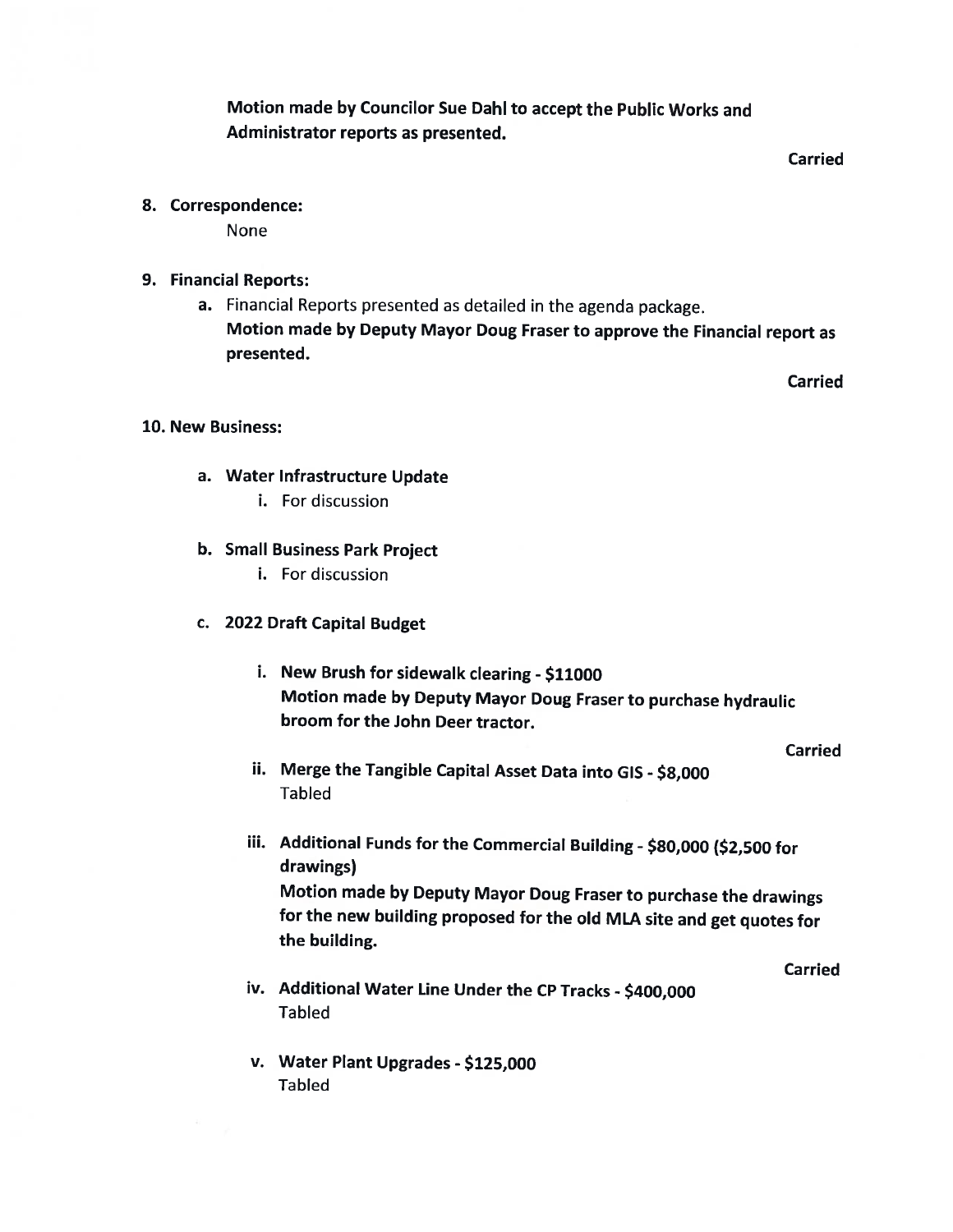- d. Bylaw Rescinding Bylaws
	- i. Motion made by Councilor Sue Dahi to pass first reading of Bylaw 815 <sup>a</sup> Bylaw to Rescind Obsolete Bylaws.

Carried

ii. Motion made by Deputy Mayor Doug Fraser to pass second reading of Bylaw 815 <sup>a</sup> Bylaw to Rescind Obsolete Bylaws.

Carried

- iii. Motion made by Mayor Kym Nichols for permission to pass third reading of Bylaw \$15 <sup>a</sup> Bylaw to Rescind Obsolete Bylaws. Carried Unanimously
- iv. Motion made by Councilor Sue DahI to pass third reading of Bylaw <sup>815</sup> <sup>a</sup> Bylaw to Rescind Obsolete Bylaws.

Carried

#### e. Fire Bylaw

- i. Motion made by Deputy Mayor Doug Fraser to pass the first reading of Bylaw 816 to Amend Bylaw #788 to Reflect the Inclusion of Fireworks Rules and Regulations with the following revisions:
	- 1. Remove reference to "storage permit" in Part 7, Section 17 Carried

## f. Animal Bylaw

- i. Motion made by Councilor Sue Dahl to pass the first reading of Bylaw \$14 -Animals in the Village with the following revisions:
	- 1. Remove Section 4.3
	- 2. Clean up wording of Section 4.1
	- 3. Remove Section 7.2.1
	- 4. Correct the metres to feet measurement errors in Section  $7.3.1$ (ii)

Carried

## g. Utilities Review

- i. For discussion
- h. Utility Connection Fee
	- i. Discussion to incorporate services into lot prices. Administration will return with more information on lot sale policy to next meeting.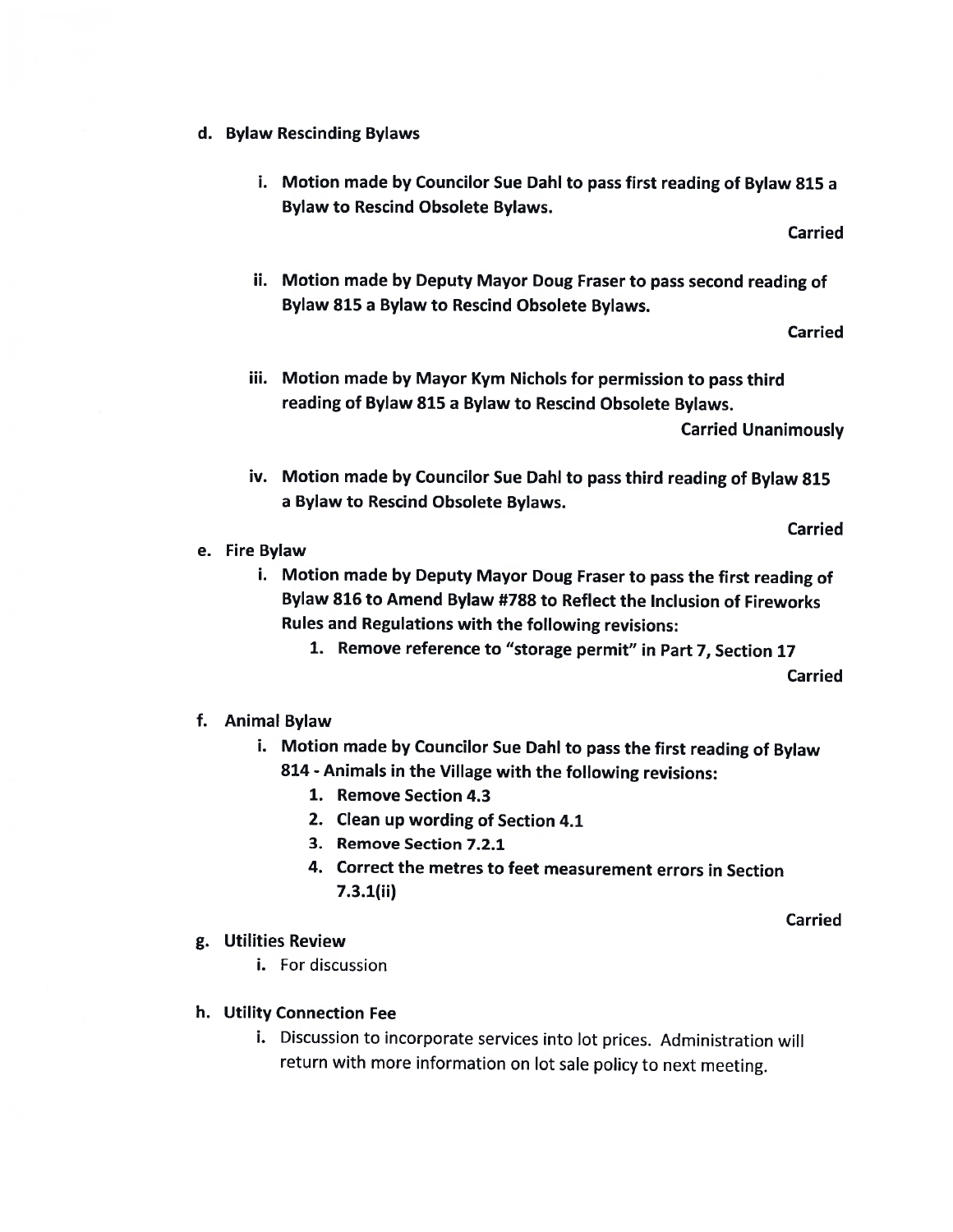- i. Minimum Tax
	- i. For discussion
- j. Confirm SDAB Member
	- i. Motion made by Deputy Mayor Doug Fraser to appoint Sheila Smidt to the ORRSC Subdivision and Development Appeal Board and provide any funds required for training and travel.

Carried

- k. ATB Signatory Change
	- i. Motion made by Councilor Sue Dahl to remove Heather O'Halloran as a signatory for the ATB account for the Village of Carmangay.

Carried

- I. Summerland Colony Costs
	- i. Motion made by Deputy Mayor Doug Fraser to request financial support from Municipal Affairs for the Village of Carmangay share of \$5000 for the Summerland Hearing. If no funding is available from Municipal Affairs, then the \$5000 will be paid by the Village.

Carried

#### m. RCMP

i. Motion made by Councilor Sue DahI to send a letter of support for maintaining the RCMP in Alberta.

Carried

## 11. Reports

- a. ORRSC
	- i. For information
- b. Marquis Foundation
	- i. For information
- c. Vulcan District Solid Waste
	- i. For information
- d. FCSS

Councillor DahI attended an FCSS meeting.

- New FCSS brochure, looking for places to distribute it
- Over \$50,000 in grant funding must be spent by the end of 2022.
- The director had 138 hours of overtime hours, which the new board wanted to clear up as soon as possible. Two ad hoc committees have been formed to look at different scenarios for potential salary vs hourly wages for FCSS director.